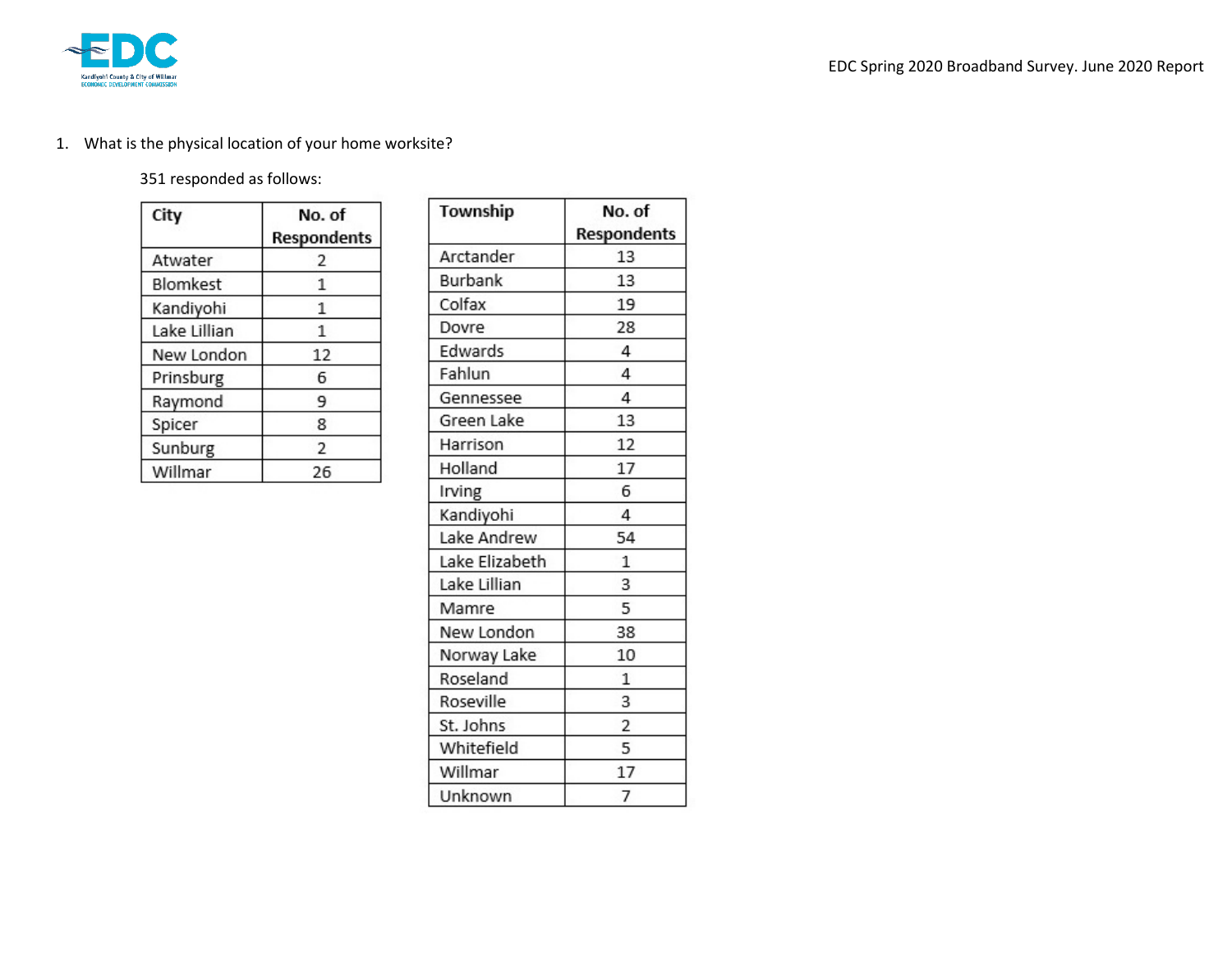

2. How many members of your household are working from home?

| Zero                    | 45  |
|-------------------------|-----|
| One                     | 151 |
| Two                     | 141 |
| Three or more           | 13  |
| Untagged                | 1   |
| <b>Total Responses:</b> | 351 |

3. How many students in your home are using the internet to participate in distance learning?

| Zero                    | 181           |
|-------------------------|---------------|
| One                     | 51            |
| Two                     | 64            |
| Three                   | 37            |
| Four or more            | 14            |
| Untagged                | $\mathcal{P}$ |
| <b>Total Responses:</b> |               |

4. What type of internet connection do you use for working remotely from home?

349 Kandiyohi County residents responded as follows:

| Telephone company (DSL service, TDS, Frontier,       | 173 | 49.3% |
|------------------------------------------------------|-----|-------|
| CenturyLink, etc.)                                   |     |       |
| Cable company (ex. Charter, Mediacom)                | 68  | 19.4% |
| Wireless internet provider (Non-cellular wireless    | 66  | 18.9% |
| such as LTD, MVTV)                                   |     |       |
| Cell phone hotspot (using cell service from Verizon, |     | 8.3%  |
| AT&T,                                                |     |       |
| T-Mobile, Sprint or other                            |     |       |
| to connect to the                                    |     |       |
| internet)                                            |     |       |
| Satellite                                            | 15  | 4.3%  |

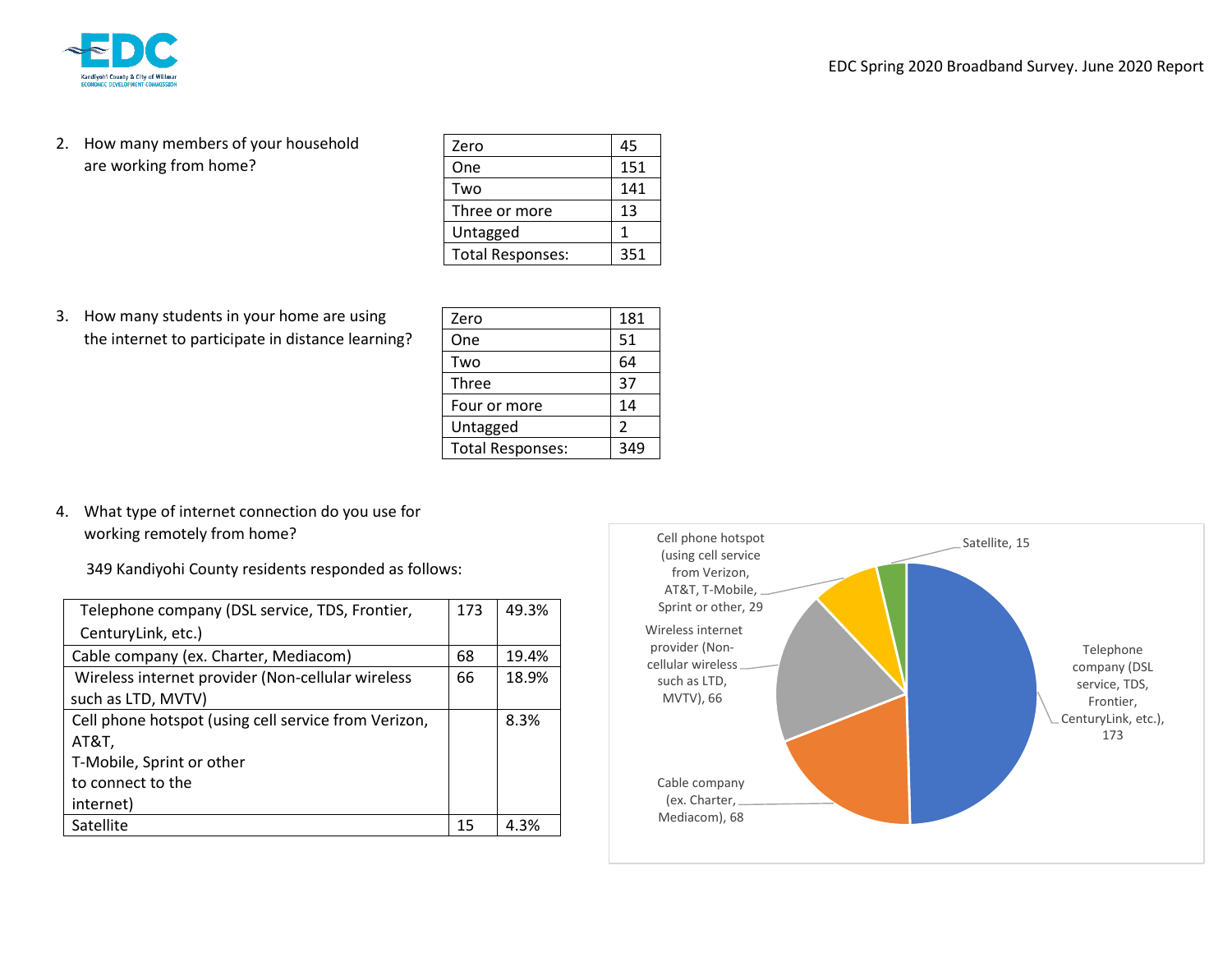

5. Hs your internet connection been sufficient for you?

348 responded as follows:

| Yes |     | 35.34% |
|-----|-----|--------|
| Nο  | ナフレ | 64.65% |



6. Have you had to use a public site or other hot spot to upload/download assignments, classwork or communication from work or school?

304 responded as follows:

| Yes            | 97  | 31.90% |
|----------------|-----|--------|
| No             | 164 | 53.94% |
| Not Applicable | 43  | 14.14% |